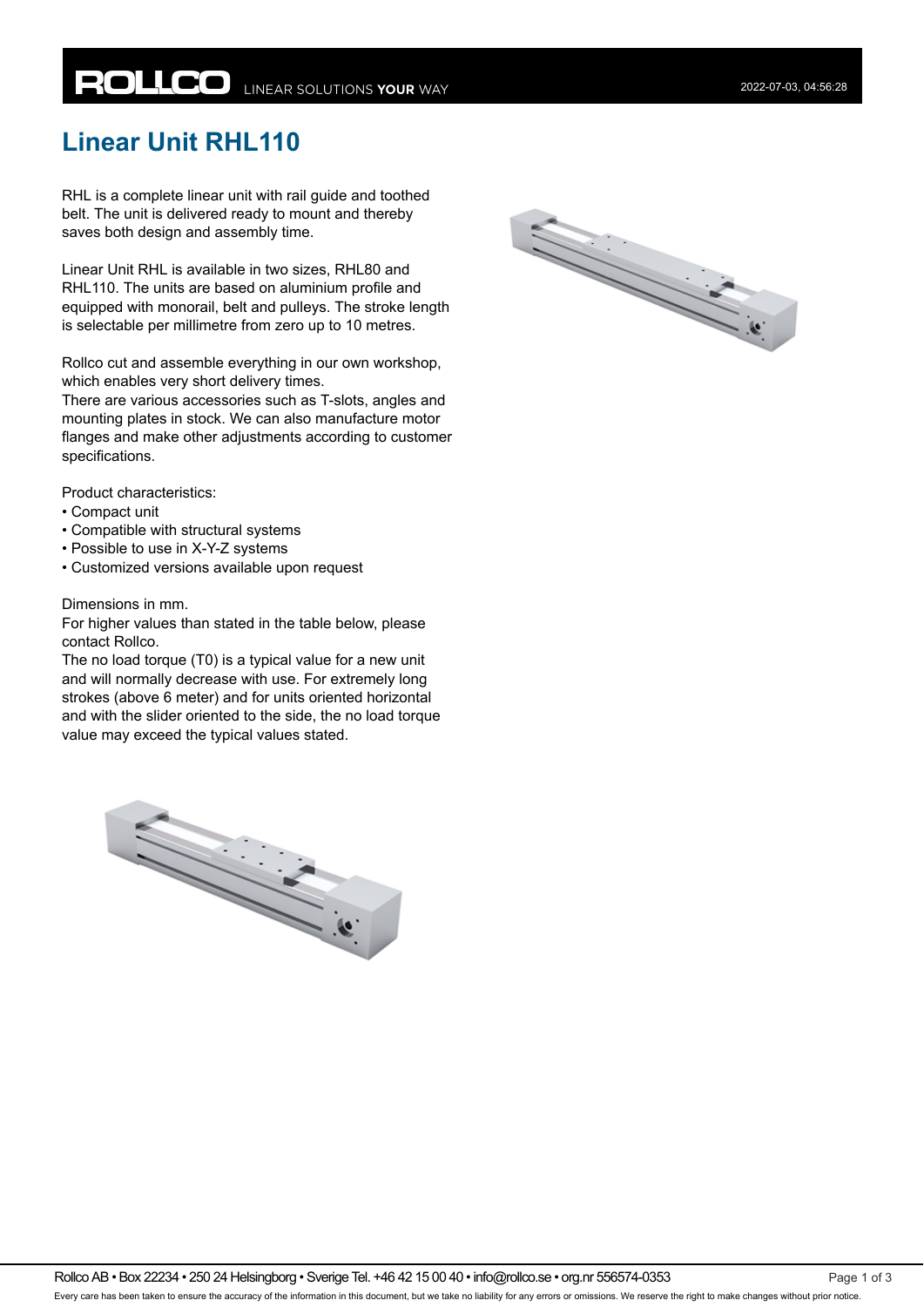### **Load and Mass**



|  | O |                                                             | O |  |
|--|---|-------------------------------------------------------------|---|--|
|  |   | $\begin{matrix} \circ & \circ \ \circ & \circ \end{matrix}$ |   |  |
|  | C |                                                             | o |  |



| <b>Designation</b> | Mass of Linear Unit   Mass of Slider (kg)<br>incl. Slider $-0$ mm<br>Stroke (kg) |      | Add. Mass of<br>Complete Unit for <b>\</b><br>Each $+100$ mm<br>Stroke (kg) | <b>Permissible Load Fal Permissible Load Fr</b><br>(N) | (N)  |
|--------------------|----------------------------------------------------------------------------------|------|-----------------------------------------------------------------------------|--------------------------------------------------------|------|
| <b>RHL110-V200</b> | 14.50                                                                            | 1.80 | 1.34                                                                        | 2000                                                   | 1000 |
| <b>RHL110-V500</b> | 20.40                                                                            | 3,80 | 1.34                                                                        | 4000                                                   | 2000 |

| <b>Designation</b> | (Nm | Permissible Moment Mx   Permissible Moment My   Permissible Moment Mz<br>(Nm) | (Nm) | Slider length |
|--------------------|-----|-------------------------------------------------------------------------------|------|---------------|
| <b>RHL110-V200</b> | 100 | 100                                                                           | 100  | 200           |
| <b>RHL110-V500</b> | 200 | 900                                                                           | 900  | 500           |

Rollco AB • Box 22234 • 250 24 Helsingborg • Sverige Tel. +46 42 15 00 40 • info@rollco.se • org.nr 556574-0353 Every care has been taken to ensure the accuracy of the information in this document, but we take no liability for any errors or omissions. We reserve the right to make changes without prior notice.